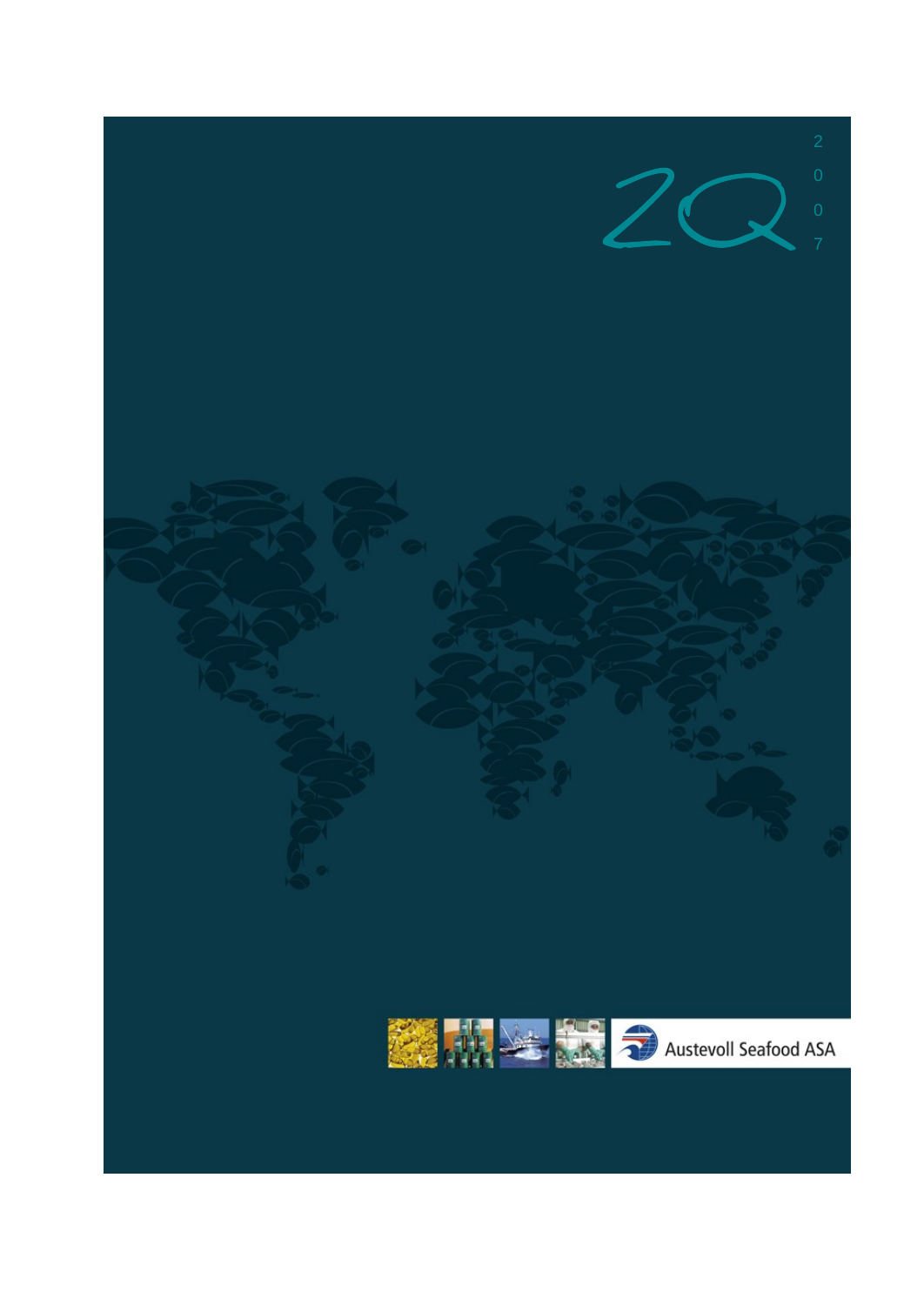**Group income for the 2nd quarter of 2007 was NOK 886.4 million and operating income before depreciation (EBITDA) was NOK 265.0 million for the same period. Proforma income for the 2nd quarter of 2006 was NOK 774.5 million and proforma operating income before depreciation (EBITDA) was NOK 197.2 million for this period last year.**

**Group income for 1 half year of 2007 was NOK 1 734,3 million and operating income before depreciation(EBITDA) was NOK 401,5 million for the same period. Proforma income for the 1 half year 2006 was NOK 1 506,1 and proforma operating income before depreciation(EBITDA) was NOK 300,7 million for this period last year.**

**The board is satisfied with the group result for the quarter and the fishing, production, and sales carried out in the period. The board is furthermore satisfied with the positive development the company has shown in the last year, which includes the consolidation of significant companies such as the Austral Group in Peru and Welcon and Epax in Norway. The group is currently developing within consumption products such as high concentrated Omega 3 products, canned products and frozen products.**

## **Highlights of 2nd quarter 2007**

- Operating income was NOK 886.4 million as opposed NOK 423.8 million in the same period last year. Proforma operating income for the  $2<sup>nd</sup>$  quarter of 2006 was NOK 774.5 million.
- Operating income before depreciation (EBITDA) was NOK 265.0 million as opposed NOK 52.5 million in the same period in 2006. Proforma EBITDA for the  $2<sup>nd</sup>$  quarter of 2006 was NOK 197.2 million.
- Profit before tax in the  $2<sup>nd</sup>$  quarter was NOK 145.2 million as opposed to NOK 46.8 million in  $2<sup>nd</sup>$  quarter of 2006.
- Net interest bearing liabilities were NOK 2,046.7 million as at 30 June 2007, as opposed to NOK 527.3 million as at 31 December 2006.
- Book shareholders equity was NOK 4,314.5 million as at 30 June 2007, as opposed to NOK 3,637.0 as at 31 December 2006.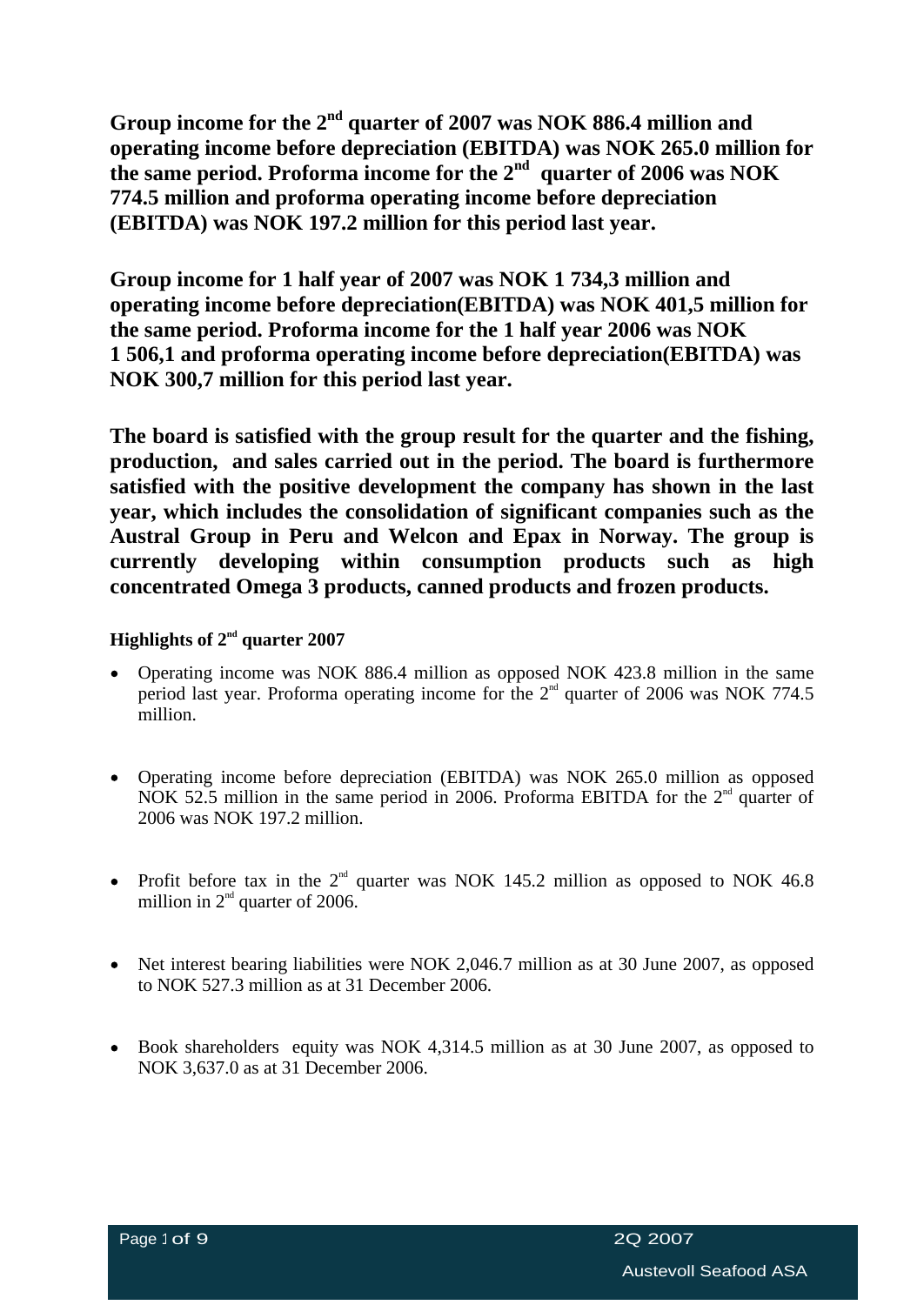| Key figures Austevoll Seafood ASA            |            |         |                          |               |           |                   |                                     |           |
|----------------------------------------------|------------|---------|--------------------------|---------------|-----------|-------------------|-------------------------------------|-----------|
|                                              | $Q2\,2007$ | Q2 2006 | <b>YTD 2007</b> YTD 2006 |               |           |                   | Pro forma YTD<br>2006 Pro forma 200 |           |
|                                              |            |         |                          |               | 2006      | Pro forma Q2 2006 |                                     |           |
| Operating income (TNOK) *<br>EBITDA (TNOK) * |            |         |                          |               | 2 665 588 | 114.521           |                                     |           |
|                                              |            |         |                          |               | 482 36    | 197 170           | 300721                              | 699 846   |
|                                              |            |         |                          |               |           |                   |                                     |           |
| EBITDA margin                                |            |         |                          |               |           |                   |                                     |           |
| Total assets (TNOK)                          |            |         |                          |               |           | 020720            | 7 020 720                           | 6 846 306 |
|                                              |            |         |                          |               |           | 837 348           | 1 837 348                           |           |
| Net interest bearing debt (TNOK)             | 2 046 738  |         |                          |               |           |                   |                                     |           |
| Equity (TNOK)                                |            | 2991582 |                          | 2 9 9 1 5 8 2 |           | 2991582           | 2 9 9 1 5 8 2                       |           |
| Equity ratio                                 |            |         |                          |               |           | 43 %              |                                     |           |
|                                              |            |         |                          |               |           |                   |                                     |           |
|                                              |            |         |                          |               |           |                   |                                     |           |
| Earnings per share                           |            |         |                          |               |           |                   |                                     |           |

#### **Results and operation for the 2nd quarter 2007**

Profit before depreciation (EBITDA) for the  $2<sup>nd</sup>$  quarter was NOK 265.0 million, as opposed to NOK 52.5 million for the same period last year.

Prices for all our products have been in line with the company s expectations.

The highest levels of activity on the production side have been in Peru and our fleet has caught approx. 212 000 tonnes in this quarter. Anchoveta fishing started on 10 April this year and has been subdivided into three periods between April and June. This has given a total of 25 active fishing days for the Peruvian fleet and 3 million tons of anchoveta were fished in this period. This is in accordance with the advertised quota for period.

In Chile, we have fished approximately 63,000 tons of own quota, which is 8,000 tons more than for the same period last year. Purchase of raw materials from third parties is still significantly lower than last year as a result of lower total fishing levels by the coastal fleet.<br>In Norway, the blue whiting fishing season ended at the beginning of April. Production after

the end of this season has mainly been based on sand eel, herring and cut-offs from the consumption industry. Production has been significantly lower than the  $1<sup>st</sup>$  quarter, which is in line with the normal pattern.

Net financial items were -NOK 60.1 million as opposed to -NOK 0.5 million for the  $2<sup>nd</sup>$ nd quarter of 2006. Income from associated companies was -NOK 11.9 million in the  $2<sup>nd</sup>$  quarter  $nd \sim \sim \sim t \sim n$ quarter of 2007 as opposed to NOK 7.8 million in the  $2<sup>nd</sup>$  quarter of 2006. Net income from associated companies includes Br. Birkeland NOK 2,3 million and Lerøy Seafood Group ASA -NOK 13.9 million. The negative result from Lerøy Seafood Group in the  $2<sup>nd</sup>$  quarter is due to a change in biomass in accordance with IAS 41.

#### **Result and operation 1 st six months of 2007**

As a result of the sale of the salmon activity in 2007, historical figures have been removed from the relevant income statement items and shown net on the result from discontinued activities line in the profit specification.

Epax was purchased in January and the results generated by this company are fully reflected in the results of the  $1<sup>st</sup>$  six months.

Profit before depreciation (EBITDA) for the  $1<sup>st</sup>$  six months was NOK 401.5 million, as opposed to NOK 83.2 million in the same period last year. Proforma EBITDA for the  $1<sup>st</sup>$  six  $six$ months of 2006 was NOK 300.7 million.

Net financial items were -NOK 70.3 million as opposed to -NOK 6.6 million in  $1<sup>st</sup>$  six months of 2006. Income from associated companies was NOK 5.1 million in the  $1<sup>st</sup>$  six months of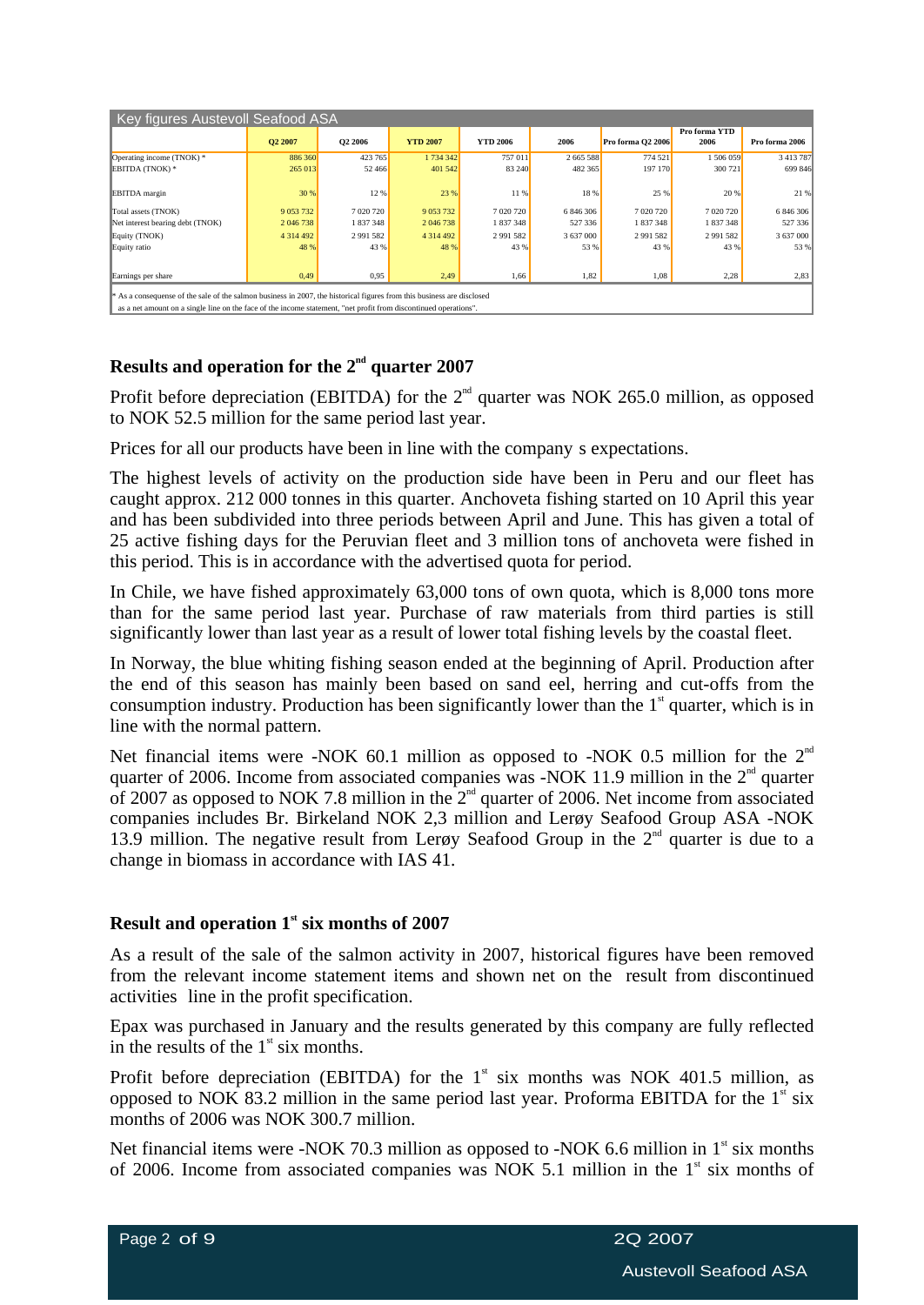2007 as opposed to NOK 13.2 million for the same period last year. The results from associated companies include Br. Birkeland AS NOK 19.7 million and Lerøy Seafood Group ASA -NOK 12.1 million.

#### **Balance sheet as at 30 June 2007**

The group s balance sheet total as at 30 June 2007 was NOK 9,053.7 million and the balance sheet total at the end of 2006 was NOK 6,846.3 million. The group s net interest bearing debt has increased from NOK 527.36 million as at 31 December 2006 to NOK 2,046.7 million as at 30 June 2007.

#### **Segments**

#### **Fishmeal and oil**

The group has achieved good prices for its products in the quarter. The price for fish oil has increased in the quarter. Fishmeal prices have however trended downwards.

Production levels in Peru in the quarter have been good as a result of the opening of fishing for anchoveta. Our vessels fished approximately 206,000 tons of anchoveta in the quarter, which includes fishing in southern Peru.

Fishing for anchoveta is intensive. The Peruvian fleet therefore used 25 days distributed across the three periods to fish the total season quota of around 3 million tons.

In Chile, production of fishmeal and oil has been at approximately the same level as for this quarter last year. Production is mainly based on raw materials purchased from the coastal fleet and off-cuts from our own consumption production.

In Norway, production for the quarter has been at approximately the same level as for this quarter last year. Production has mainly been based on blue whiting, sand eel, herring and cut offs from the consumption industry. Production in the  $2<sup>nd</sup>$  quarter has been significantly lower than in the  $1<sup>st</sup>$  quarter, due to blue whiting fishing ending at the beginning of April.

Fishing patterns and quota regulations affect the group's total quarterly catches and therefore production facility utilization. This results in seasonal variations in production and sales volumes. The group sold in total around 83,000 tons of fishmeal and oil in the  $2<sup>nd</sup>$  quarter of 2007, which is 7,000 tons more than for the same period last year.

#### **Consumption products**

As a result of the acquisition of Epax AS in January of this year, this production is now included in the consumption products segment.

Epax AS is one of the world s leading producers of high concentrated Omega 3 based on fish oil. The company today uses around 5,000 tons of fish oil from South America, which through the use of a unique stripping technology and refining process, is converted to high concentrated Omega 3. These products are in general sold as dietary supplements, as nutraceuticals and to the pharmaceutical market.

The total volume sold to consumption includes 9,000 tons of frozen products (Chile), which is an increase in sales of 29% compared with the same period last year. Approximately 1.1 million cases of canned products were sold as opposed to approximately 1.2 million cases in the same period last year (Chile and Peru). We have sold in the period approximately 290 tons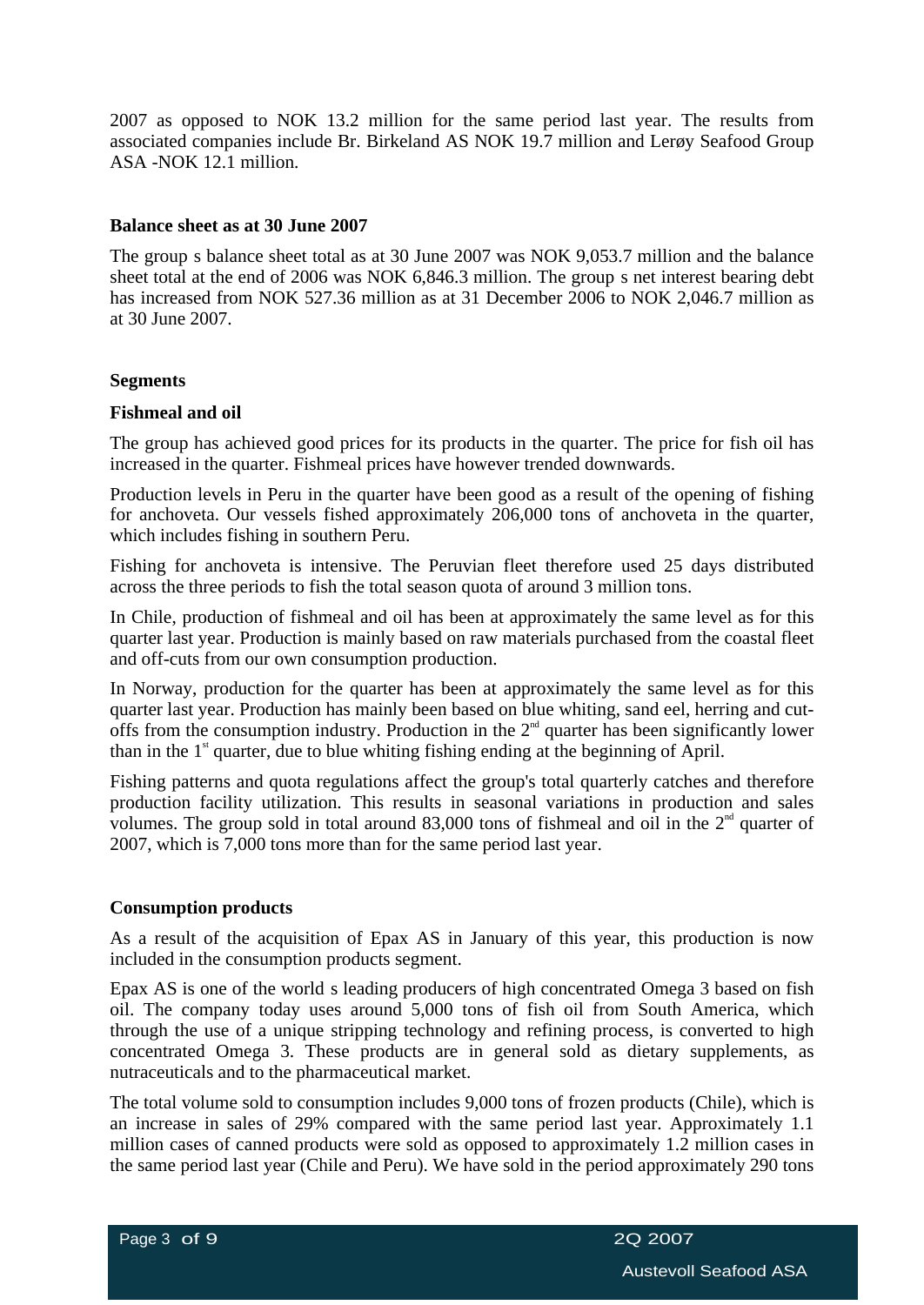of high concentrated Omega 3 oils and approximately 69 tons of low concentrated Omega 3 oils.

As a result of the anchoveta season in Peru being in the  $2<sup>nd</sup>$  quarter, we have had to allocate all our vessels to this fishing. This has resulted in a lower consumption production in this quarter than last quarter.

#### **Trading**

Trading activities have shown a negative result also in this period. A consolidation is taking place in Norway within this segment. The company will participate in this consolidation and is currently restructuring the group s activities within trading/production in Europe.

#### **Company share structure**

The company had 2838 shareholders as at 30 June 2007. The AUSS share price has increased from NOK 42.20 at the end of December 2006 to NOK 59 at the end of June 2007.

#### **Market conditions and future prospects**

The board is satisfied with the  $2<sup>nd</sup>$  quarter results. The board is in particular pleased to see that fish oil showed a positive price trend in 2007. The board believes that despite a correction in fishmeal prices this summer that this market will strengthen in the autumn and we see an increasing demand for all our consumption products.

> Storebø, Norway 24 August 2007 The Board of Austevoll Seafood ASA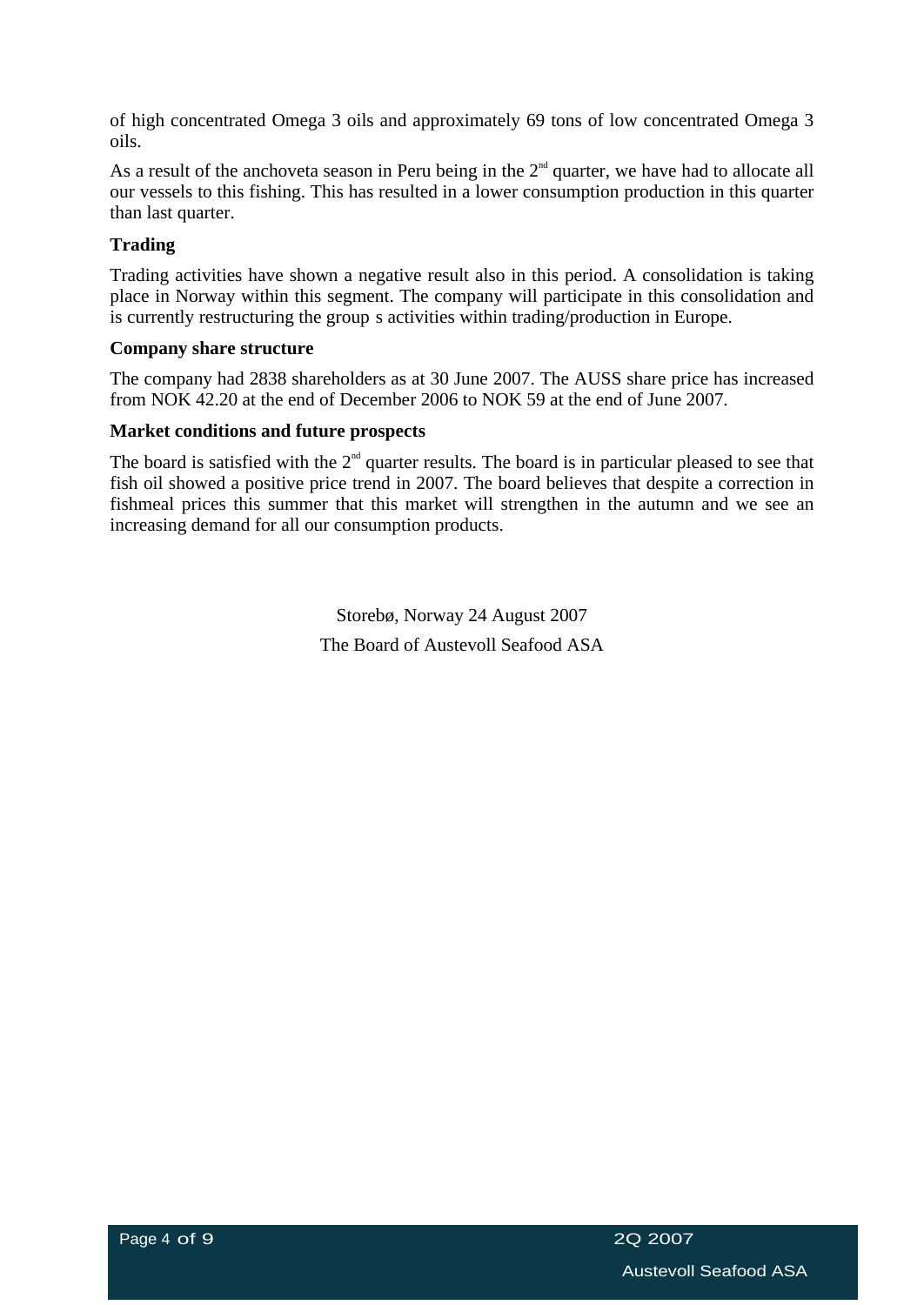# **FINANCIAL REPORT 2nd QUARTER 2007**

| Condensed Consolidated Income Statement               |           |          |                 |                 |           |                                                |           |                |  |
|-------------------------------------------------------|-----------|----------|-----------------|-----------------|-----------|------------------------------------------------|-----------|----------------|--|
| All figures in NOK 1.000                              | Q2 2007   | Q2 2006  | <b>YTD 2007</b> | <b>YTD 2006</b> | 2006      | Pro forma Q <sub>2</sub> Pro forma YTD<br>2006 | 2006      | Pro forma 2006 |  |
|                                                       | 886 360   | 423 765  | 1 734 342       | 757 011         | 2 665 588 | 774 521                                        | 1 506 059 | 3 4 1 3 7 8 7  |  |
| Operating income                                      | $-621346$ | 371 299  | $-133279$       | $-673771$       | 2 183 223 | $-577351$                                      | 1 205 338 | $-2713941$     |  |
| Operating expenses<br>Op.profit bef. deprec. (EBITDA) | 265 013   | 52 466   | 401 542         | 83 240          | 482 365   | 197 170                                        | 300721    | 699 846        |  |
|                                                       |           |          |                 |                 |           |                                                |           |                |  |
| Depreciation and amortisation                         | $-47805$  | $-12838$ | $-98035$        | $-24151$        | $-116781$ | $-44300$                                       | $-86449$  | $-183931$      |  |
| Depreciation of excess value inventory                |           |          |                 |                 | $-140221$ |                                                |           |                |  |
| Impairment/Reversal of impairments                    |           |          |                 |                 |           |                                                |           |                |  |
| <b>Operating profit (EBIT)</b>                        | 217 209   | 39 628   | 300 508         | 59 089          | 225 363   | 152 870                                        | 214 272   | 515 915        |  |
|                                                       |           |          |                 |                 |           |                                                |           |                |  |
| Income from associated companies                      | $-11879$  | 7757     |                 | 13 237          | 16 593    | 7757                                           | 13 237    | 16 593         |  |
| Net financial items                                   | $-60107$  |          |                 | $-6620$         | $-48208$  | $-14.17$                                       | $-22823$  | $-71445$       |  |
| Profit before tax                                     | 145 223   | 46 846   | 235 301         | 65 706          | 193748    | 146 455                                        | 204 686   | 461 063        |  |
|                                                       |           |          |                 |                 |           |                                                |           |                |  |
| Income tax expense                                    | $-55610$  | $-6255$  | $-9463$         | $-2056$         | $-36138$  | $-59370$                                       | $-58660$  | $-86897$       |  |
| Net profit from discontinued operations               |           | 88 185   | 313.65          | 141 195         | 109 055   | 85489                                          | 134 681   | 102 541        |  |
|                                                       |           |          |                 |                 |           |                                                |           |                |  |
| Net profit                                            | 89 613    | 128 776  | 454 315         | 204 845         | 266 665   | 172 574                                        | 280 707   | 476 707        |  |
|                                                       |           |          |                 |                 |           |                                                |           |                |  |
| Profit to minority interests                          |           | 1 2 5 9  |                 | 2 7 6 2         | 2 2 7     | 2032                                           | 9 3 3 6   | 15 5 46        |  |
| Profit attribut. to equity holders of parent          | 85 383    | 127 517  | 448 483         | 202 083         | 264 392   | 170 542                                        | 271 371   | 461 161        |  |
|                                                       |           |          |                 |                 |           |                                                |           |                |  |
| Earnings per share                                    |           |          |                 |                 |           |                                                |           |                |  |
| Diluted earnings per share                            |           |          |                 |                 |           |                                                |           |                |  |

Austevoll Seafood ASA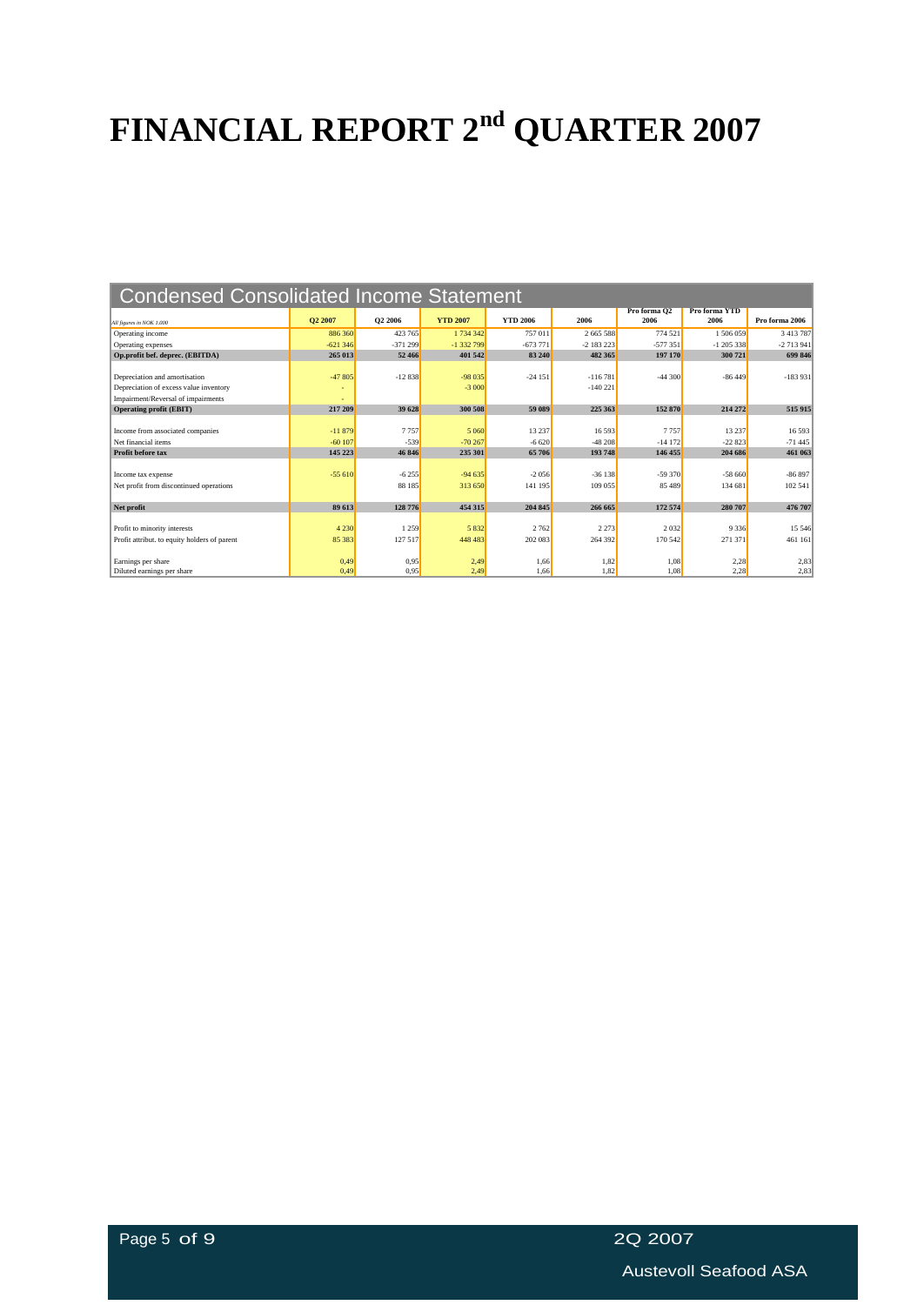| <b>Condensed Consolidated Balance Sheet</b>                         |                      |                      |                   |
|---------------------------------------------------------------------|----------------------|----------------------|-------------------|
| All figures in NOK 1.000                                            | 30.06.2007           | 30.06.2006           | 31.12.2006        |
| Assets                                                              |                      |                      |                   |
|                                                                     |                      |                      |                   |
| Intangible assets                                                   | 1 360 546            | 1 367 223            | 1 385 261         |
| Vessels                                                             | 675 950              | 816 072              | 704 408           |
| Other property, plant and equipment                                 | 1782 603<br>1740 857 | 1 613 836<br>113 502 | 1815689           |
| Investments in associtated companies<br>Investments in other shares | 18 4 8 4             | 8 9 2 1              | 145 124<br>26 298 |
| Other long-term receivables                                         | 60 745               | 116 665              | 70 5 24           |
| <b>Total non-current assets</b>                                     | 5 639 186            | 4 036 219            | 4 147 303         |
| Inventories                                                         | 1 083 088            | 1 015 089            | 434 604           |
| <b>Biological</b> assets                                            |                      | 253 094              | 224 771           |
| Accounts receivable                                                 | 684 062              | 651761               | 429 290           |
| Other current receivables                                           | 184 116              | 164 877              | 188 417           |
| Available-for-sale financial assets                                 | 17 180               | 10473                | 10428             |
| Cash and cash equivalents                                           | 1 446 100            | 889 207              | 1 411 492         |
| Total current assets                                                | 3 4 1 4 5 4 6        | 2 984 501            | 2 699 003         |
| <b>Total assets</b>                                                 | 9 053 732            | 7 020 720            | 6 846 306         |
|                                                                     |                      |                      |                   |
| All figures in NOK 1.000                                            | 30.06.2007           | 30.06.2006           | 31.12.2006        |
| <b>Equity and liabilities</b>                                       |                      |                      |                   |
| Share capital                                                       | 92 159               | 88 135               | 89 112            |
| Share premium fund                                                  | 3 081 049            | 2 115 418            | 2 798 795         |
| Retained earnings and other reserves                                | 1 058 277            | 645 222              | 665 893           |
| Minority interests                                                  | 83 006               | 142 807              | 83 200            |
| Total equity                                                        | 4 3 1 4 4 9 2        | 2 991 582            | 3 637 000         |
| Deferred tax liabilities                                            | 496 470              | 687 207              | 621 381           |
| Pension obligations                                                 | 15 853               | 3 0 6 1              | 18 2 8 7          |
| Borrowings                                                          | 2 363 000            | 1 265 270            | 1 354 378         |
| Other long-term liabilities                                         | 13 450               | 96 392               | 28 630            |
| <b>Total non-current liabilities</b>                                | 2 888 772            | 2 051 930            | 2 022 677         |
| Short term borrowings                                               | 561 539              | 250 255              | 233 913           |
| Overdraft facilities                                                | 615 594              | 1 168 938            | 380 540           |
| Accounts payable                                                    | 440 667              | 495 723              | 367 447           |
| Other current liabilities                                           | 232 667              | 62292                | 204 729           |
| <b>Total current liabilities</b>                                    | 1850468              | 1977 208             | 1 186 629         |
| <b>Total liabilities</b>                                            | 4 739 240            | 4 029 138            | 3 209 306         |
| Total equity and liabilities                                        | 9 053 732            | 7 020 720            | 6846306           |
|                                                                     |                      |                      |                   |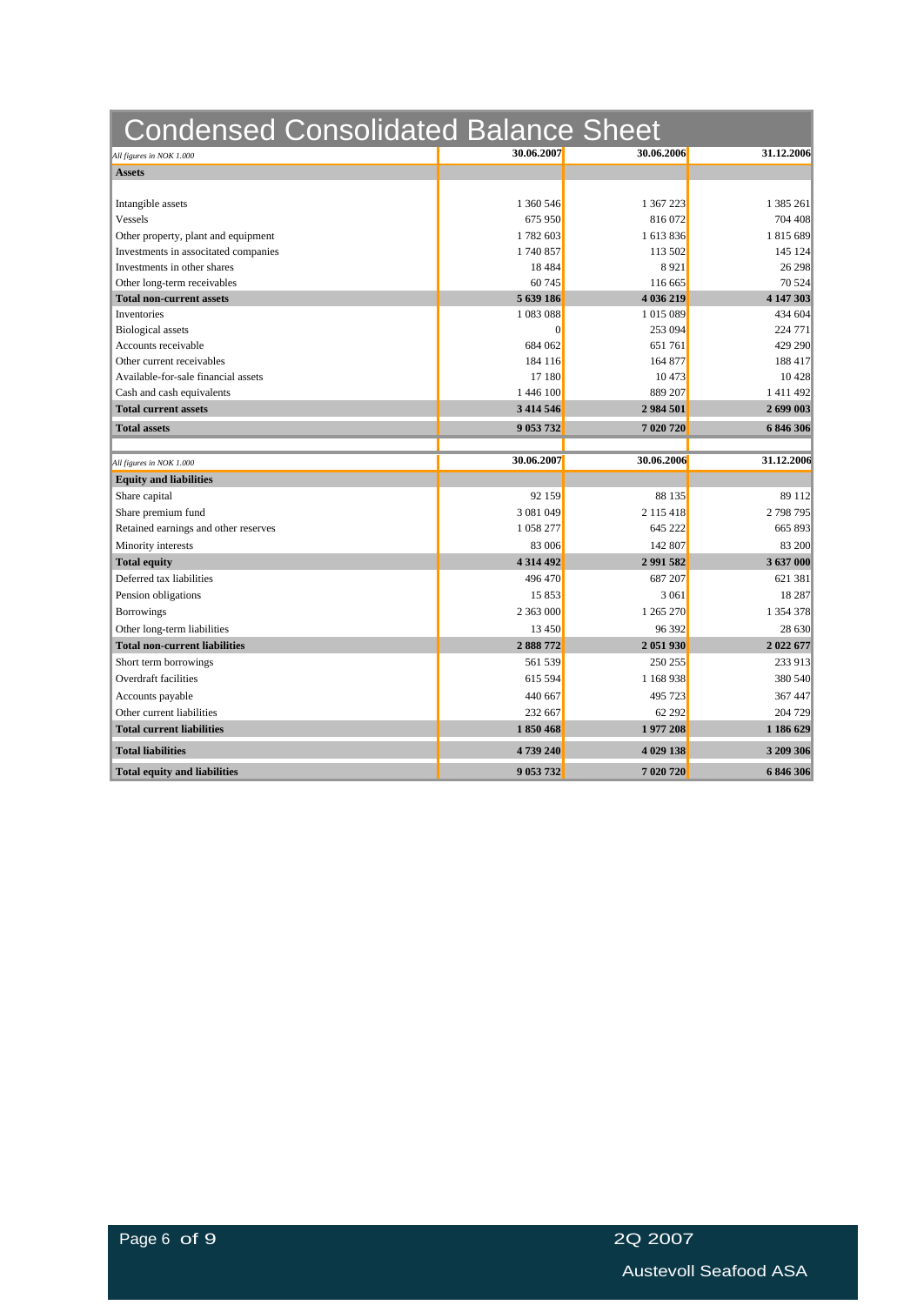| Consolidated Statement of changes in Equity                 |               |           |                 |                 |           |
|-------------------------------------------------------------|---------------|-----------|-----------------|-----------------|-----------|
| All figures in NOK 1.000                                    | Q2 2007       | Q2 2006   | <b>YTD 2007</b> | <b>YTD 2006</b> | 2006      |
| <b>Equity period start</b>                                  | 4 252 621     | 1 034 191 | 3 637 000       | 982 045         | 982 04:   |
| Profit for the period                                       | 89 613        | 128 776   | 454 315         | 204 845         | 266 665   |
| Currency translation differences                            | $-27742$      | $-34906$  | $-64994$        | -58 829         | $-23296$  |
| Other gains and losses charged directly to equity           |               |           |                 |                 |           |
| Total gains and losses charged directly to equity           | $-27742$      | $-34906$  | $-64994$        | -58 829         | $-23296$  |
| Total recognised income for the period                      | 61 871        | 93 870    | 389 321         | 146 016         | 243 369   |
|                                                             |               |           |                 |                 | $-126115$ |
| Mergers and demergers<br>Acquisition of minorities          |               | $-179606$ |                 | $-179606$       | $-217139$ |
| Minority interests arising from business combinations       |               | 119 074   |                 | 119 074         | 119 365   |
| Revaluation of existing interests related to business comb. |               | 288 686   |                 | 288 686         | 247 774   |
| New equity from cash contributions and contrib. in kind     |               | 1 673 192 | 295 547         | 1 673 192       | 2 453 202 |
| Expenses related to share issues (net of tax)               |               | $-37825$  | $-7376$         | $-37825$        | $-65501$  |
| Total equity from shareholders in the period                |               | 1 863 521 | 288 171         | 1 863 521       | 2411586   |
| Total change of equity in the period                        | 61 87         | 1957391   | 677 492         | 2 009 53        | 2 654 955 |
| Equity at period end                                        | 4 3 1 4 4 9 2 | 2 991 582 | 4 3 14 4 9 2    | 2 991 582       | 3 637 000 |

| Condensed Consolidated Cash Flow Statement       |               |           |                 |                 |               |
|--------------------------------------------------|---------------|-----------|-----------------|-----------------|---------------|
| All figures in NOK 1.000                         | Q2 2007       | Q2 2006   | <b>YTD 2007</b> | <b>YTD 2006</b> | 2006          |
| Net cash flow from operating activities          | 89 454        |           | $-314471$       | 25 974          | 935 647       |
| Net cash flow from investing activities          | $-104381$     | $-875090$ | $-1202353$      | $-839100$       | $-1005463$    |
| Net cash flow from financing activities          | 39 4 20       | 1 627 263 | 1 551 431       | 1 575 840       | 1 3 5 4 8 1 6 |
| Net change in cash and cash equivalents          | <b>24 493</b> | 752 854   | 34 607          | 762 714         | 1 285 000     |
| Cash and cash equivalents at beginning of period | 1 4 2 1 6 0 7 | 136 353   | 1 411 493       | 126 493         | 126 493       |
| Cash and cash equivalents at period end          | 1446 100      | 889 207   | 1446 100        | 889 207         | 1 4 1 4 4 9 3 |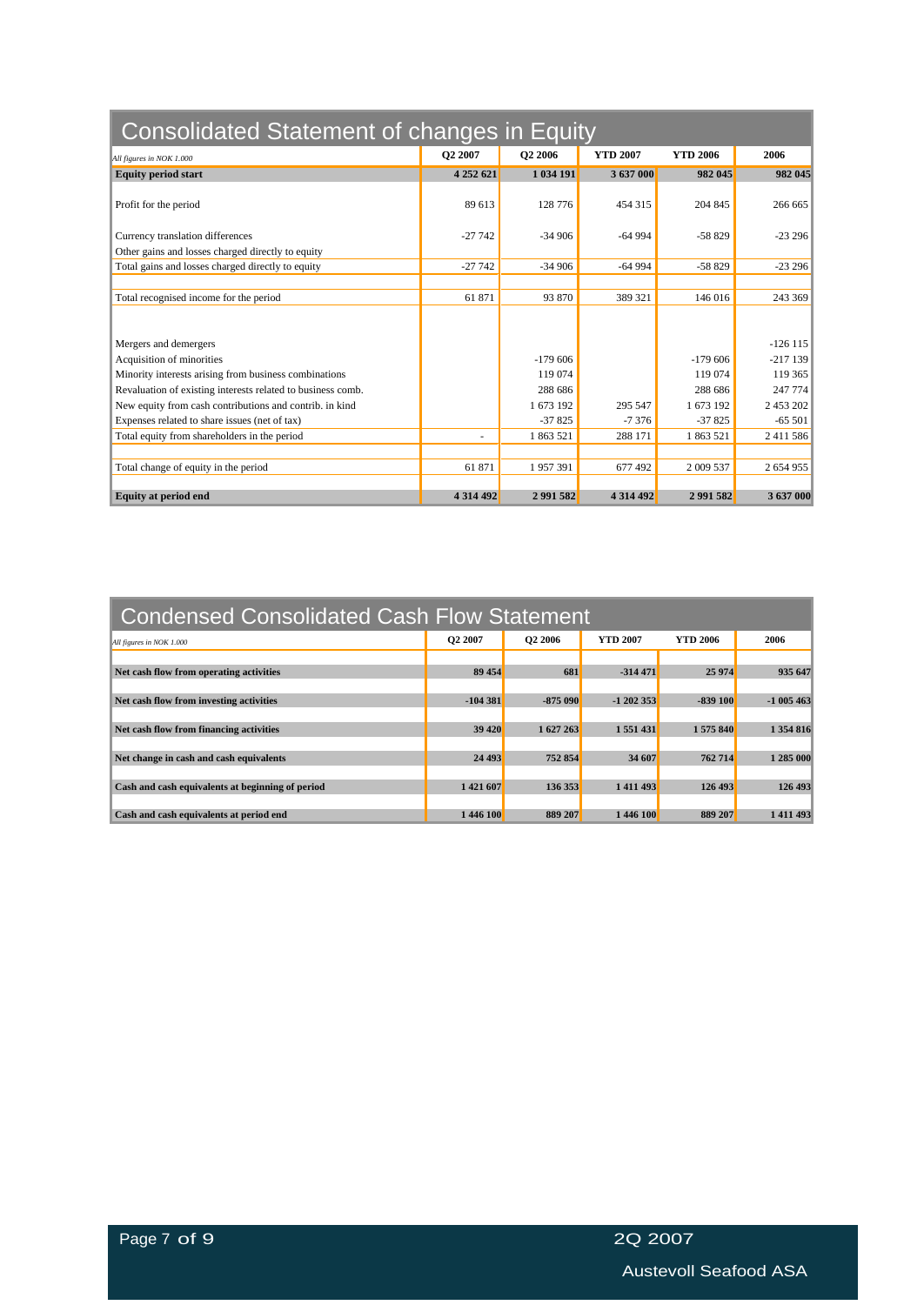# **Note 1**

| Segment information                                                                                          |                          |                     |                                       |                     |                  |
|--------------------------------------------------------------------------------------------------------------|--------------------------|---------------------|---------------------------------------|---------------------|------------------|
| Q2 2007                                                                                                      |                          |                     |                                       |                     |                  |
| All figures in NOK 1.000                                                                                     | Operating revenue        | <b>EBITDA</b>       | <b>EBITDA</b><br>$\sim$ $\frac{0}{0}$ | <b>EBIT</b>         | <b>EBIT</b>      |
|                                                                                                              | 638 846                  | 220 429             | $35\%$                                | 192 523 30 %        |                  |
|                                                                                                              | 205 129                  | 51977               | $25\%$                                | 35 710              | $17\frac{0}{6}$  |
|                                                                                                              | 101 161<br>-58 776       | -5476<br>$-1925$    | $-5\%$                                | $-8104$<br>$-2922$  | $-8\%$           |
| Fishmeal/oil<br>Human Consumption<br>Trading<br>Not allocated/elimination<br>Total Group                     | 886 360                  | $265\,005$ $30\,\%$ |                                       | $217\ 207$ $25\ \%$ |                  |
|                                                                                                              |                          |                     |                                       |                     |                  |
| $Q2\,2006$                                                                                                   |                          |                     |                                       |                     |                  |
|                                                                                                              |                          |                     | EBITDA<br>%                           |                     | <b>EBIT</b>      |
| All figures in NOK 1.000                                                                                     | Operating revenue        | <b>EBITDA</b>       |                                       | <b>EBIT</b>         |                  |
|                                                                                                              | 119 443                  | 34 339              | 29 %                                  | 29 066 24 %         |                  |
|                                                                                                              | 105 267<br>309 831       | 23 5 46<br>5 8 3 7  | $22\%$<br>$-2\%$                      | 18 133<br>$-7621$   | $17\%$<br>$-2\%$ |
|                                                                                                              | -110 776                 | 417                 |                                       | 49                  |                  |
|                                                                                                              | 423 765                  | 52 4 65             | $12\%$                                | $39627$ $9\%$       |                  |
| Fishmeal/oil<br>Human Consumption<br>Trading<br>Not allocated/elimination<br>Total Group<br><b>Pro forma</b> |                          |                     |                                       |                     |                  |
| Q2 2006                                                                                                      |                          |                     |                                       |                     |                  |
| All figures in NOK 1.000                                                                                     | <b>Operating revenue</b> |                     | EBITDA EBITDA %                       | <b>EBIT</b>         | EBIT             |
|                                                                                                              |                          |                     |                                       |                     | 340              |
|                                                                                                              | 414 911<br>160 555       | 172 659<br>29 9 27  | 42 %<br>$19\%$                        | 139 159<br>21 28 1  | 13 %             |
|                                                                                                              | 309 831<br>-110 776      | -5 833<br>417       | $-2\%$                                | $-7619$<br>49       | $-2\%$           |
| Fishmeal/oil<br>Human Consumption<br>Trading<br>Not allocated/elimination<br>Total Group                     | 774 521                  |                     | $197\,170$ $25\%$                     | 152 870 20 %        |                  |
| <b>YTD 2007</b>                                                                                              |                          |                     |                                       |                     |                  |
|                                                                                                              |                          |                     |                                       |                     |                  |
| All figures in NOK 1.000                                                                                     | Operating revenue        | <b>EBITDA</b>       | <b>EBITDA</b>                         | <b>EBIT</b>         | EBIT             |
|                                                                                                              | 1 063 573                | 324 491             | 31 %                                  | 266 132             | 250              |
|                                                                                                              | 445 290<br>333 555       | 95 737<br>-10 441   | 21 %<br>$-3\%$                        | 61 249<br>-16 385   | 14%<br>$-5\%$    |
| Fishmeal/oil<br>Human Consumption<br>Trading<br>Not allocated/elimination<br>Total Group                     | -108 077                 | -8 25 2             |                                       | $-10489$            |                  |
|                                                                                                              | 1 734 341                |                     | $401\,535$ $23\%$                     | 300 507 17 %        |                  |
| <b>YTD 2006</b>                                                                                              |                          |                     |                                       |                     |                  |
|                                                                                                              |                          |                     |                                       |                     |                  |
| All figures in NOK 1.000                                                                                     | <b>Operating revenue</b> |                     | EBITDA EBITDA %                       | EBIT ERIT           |                  |
|                                                                                                              | 165 683                  | 45 704              | 28 %                                  | 35 922              | $22\%$           |
|                                                                                                              | 173 641<br>574 336       | 37895<br>$-1478$    | 22 %<br>$0\%$                         | 27 830<br>-5 046    | $16\%$<br>$-1\%$ |
| Fishmeal/oil<br>Human Consumption<br>Trading<br>Not allocated/elimination<br>Total Group                     | -156 649                 | 1 1 1 9             |                                       | 383                 |                  |
|                                                                                                              | 757 011                  | 83 240              | 11 %                                  | 59 089              | 8%               |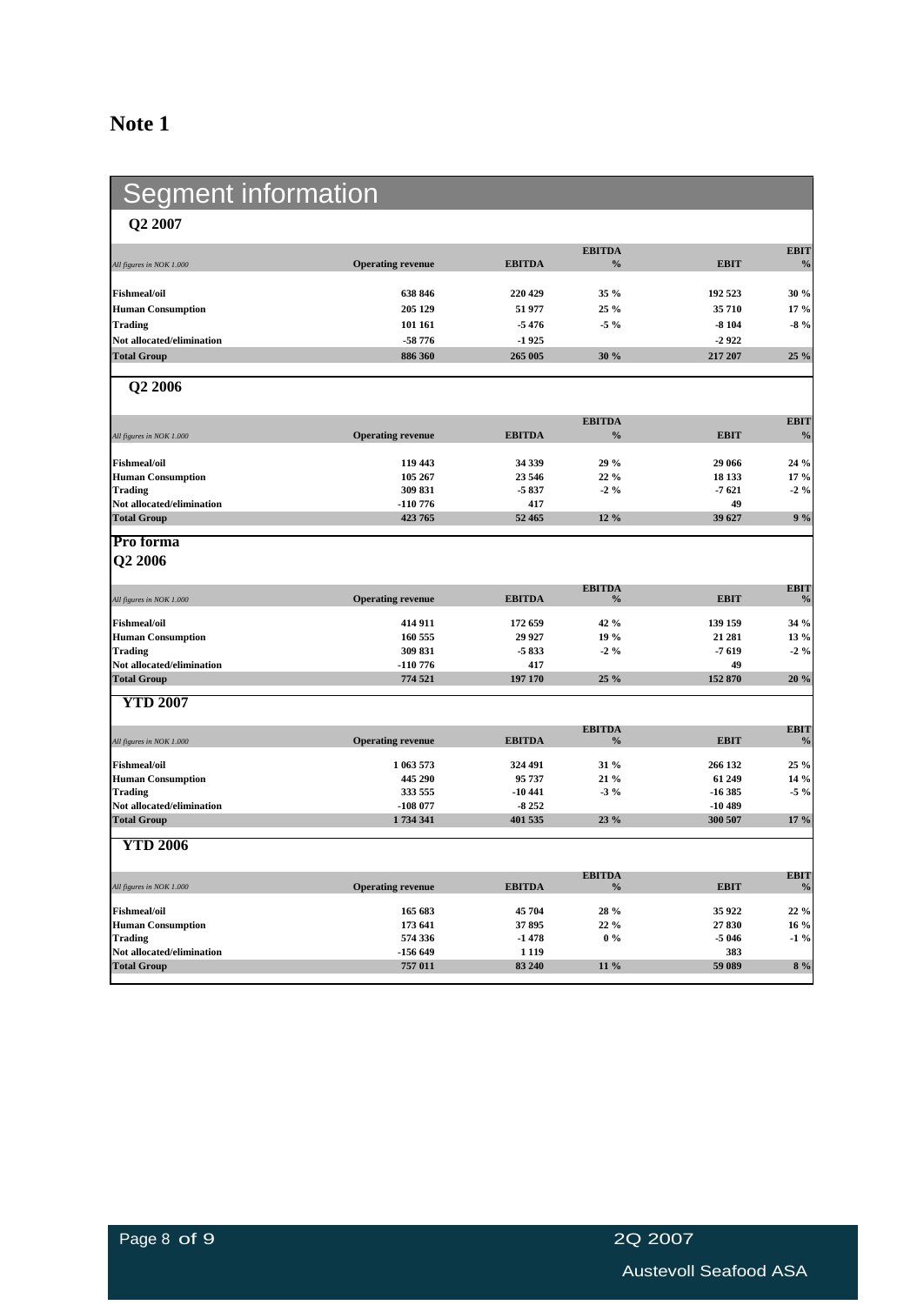| Proforma<br>YTD 2006                                                                     |                           |                                                                      |                                                            |                                                                          |         |
|------------------------------------------------------------------------------------------|---------------------------|----------------------------------------------------------------------|------------------------------------------------------------|--------------------------------------------------------------------------|---------|
|                                                                                          |                           |                                                                      |                                                            |                                                                          |         |
|                                                                                          |                           | <b>EBITDA</b>                                                        | EBITDA                                                     | <b>EBIT</b>                                                              |         |
| All figures in NOK 1.000                                                                 | Operating revenue         |                                                                      |                                                            |                                                                          |         |
| Fishmeal/oil<br>Human Consumption<br>Trading<br>Not allocated/elimination<br>Total Group | 818 572                   | 245 244<br>55 832                                                    | $\frac{30\%}{21\%}$                                        | 180 949<br>37 983                                                        |         |
|                                                                                          | 269 796                   |                                                                      |                                                            |                                                                          | 14 %    |
|                                                                                          | 574 336                   | $-1478$                                                              | $0\%$                                                      | $-5046$                                                                  | $-1\%$  |
|                                                                                          | -156 645                  | 1 1 2 3                                                              |                                                            | 386                                                                      |         |
|                                                                                          | 1 506 059                 | 300 721                                                              | $20 \%$                                                    | 214 272                                                                  | $14\%$  |
| Full year<br>2006                                                                        |                           |                                                                      |                                                            |                                                                          |         |
|                                                                                          |                           |                                                                      |                                                            |                                                                          |         |
|                                                                                          |                           |                                                                      |                                                            |                                                                          |         |
|                                                                                          |                           |                                                                      |                                                            |                                                                          |         |
|                                                                                          |                           |                                                                      | $EBITDA$ %                                                 |                                                                          |         |
| All figures in NOK 1.000                                                                 | <b>Operating revenue</b>  | <b>EBITDA</b>                                                        |                                                            | EBIT                                                                     |         |
|                                                                                          | 1 367 064                 |                                                                      |                                                            |                                                                          | $14\%$  |
|                                                                                          | 456 378                   | $\begin{array}{c} 397\;629\\ 64\;661\\ 3\;553\\ 16\;521 \end{array}$ | $29\%$<br>14 %<br>0 %                                      | $\begin{array}{r} 185\ 051 \\ 27\ 872 \\ -4\ 625 \\ 17\ 066 \end{array}$ | 6%      |
|                                                                                          | 950 880                   |                                                                      |                                                            |                                                                          | $0\%$   |
|                                                                                          | 108 734                   |                                                                      |                                                            |                                                                          |         |
| Fishmeal/oil<br>Human Consumption<br>Trading<br>Not allocated/elimination<br>Total Group | 2 6 6 5 5 8 8             | 482 364                                                              | $18 \%$                                                    | 225 364                                                                  |         |
|                                                                                          |                           |                                                                      |                                                            |                                                                          |         |
| Pro forma<br>2006                                                                        |                           |                                                                      |                                                            |                                                                          |         |
|                                                                                          |                           |                                                                      |                                                            |                                                                          |         |
|                                                                                          |                           |                                                                      |                                                            |                                                                          |         |
|                                                                                          |                           |                                                                      |                                                            |                                                                          |         |
| All figures in NOK 1.000                                                                 | <b>Operating revenue</b>  | EBITDA                                                               | $\begin{array}{c}\n\textbf{EBITDA} \\ \phi_0\n\end{array}$ | EBIT                                                                     |         |
|                                                                                          |                           |                                                                      |                                                            |                                                                          |         |
| Fishmeal/oil<br>Human Consumption<br>Trading<br>Not allocated/elimination<br>Total Group | 1 995 450<br>581 073      | 587 784<br>85 193<br>3 553<br>23 316                                 | $29\%$<br>15 %<br>0 %                                      | $\begin{array}{c} 461899 \\ 38104 \\ -4625 \\ 20537 \end{array}$         | $23 \%$ |
|                                                                                          |                           |                                                                      |                                                            |                                                                          |         |
|                                                                                          | 950 880                   |                                                                      |                                                            |                                                                          | $0\%$   |
|                                                                                          |                           |                                                                      |                                                            |                                                                          |         |
|                                                                                          | $-113616$<br>3 4 13 7 8 7 | 699 846                                                              | $21\%$                                                     | 515 915                                                                  | $15\%$  |

# **Note 2**

#### **Accounting principles used**

This interim report has been has been drawn up in accordance with International Financial Reporting Standards (IFRS) and the standards for the production of interim reports pertaining thereto (IAS 34). The interim accounts, including historical comparable figures, are based on current IFRS standards and interpretations. Changes to the standard and interpretations may result in changes to the result.

### **Note 3**

#### **Acquisition of Epax Holding AS**

On 22 December 2006, Austevoll Seafood ASA announced that the company had signed a letter of intent to buy Epax AS. The acquisition was finally completed in mid-January 2007 once all the conditions for the sale had been met. The transaction was completed when all the shares in Epax Holding AS, which owns 100% of the shares in Epax AS, were taken over from Ferd Private Equity Fund. Epax is a leading manufacturer of highly concentrated Omega-3 oils, which are being increasingly used as an ingredient in pharmaceutical products, and as an additive in order to make food healthier, and also as a dietary supplement.

The transaction price was NOK 575 million, which was based on enterprise value. Below is a provisional purchase analysis including allocations of added values. The actual value as at the date of purchase shown on the table below is, as has been mentioned, a provisional purchasing price allocation.